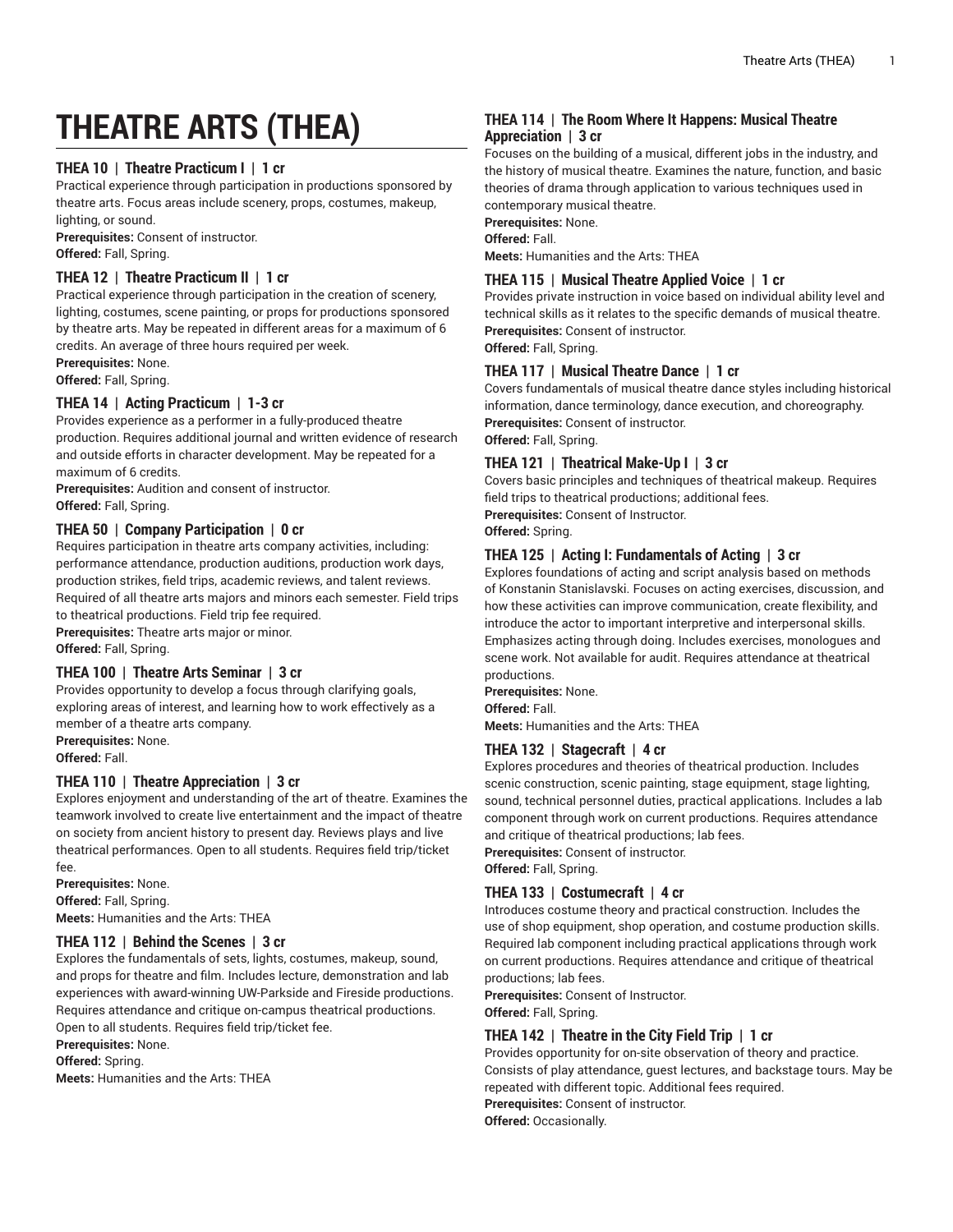# **THEA 150 | Text Analysis for the Theatre | 3 cr**

Provides performers, designers, directors, and technicians with a variety of viable approaches and critical methodologies useful in reading, researching, analyzing, interpreting, and creatively engaging with a variety of significant scripts from the classical and contemporary theatre. **Prerequisites:** None.

**Offered:** Fall.

### **THEA 160 | Principles of Theatrical Design | 3 cr**

Introduces the fundamental elements and principles of design and how they apply to the development and creation of production elements for live theatre productions. Requires field trips to theatrical productions; additional fees.

**Prerequisites:** Consent of Instructor. **Offered:** Fall, Spring.

#### **THEA 208 | Multicultural Theatre in America | 3 cr**

Examines African American, Asian American, Latino American, and Native American cultures utilizes dramatic texts, live performance events, and anthropological research as a means of exploring and understanding voices of diversity expressed on the American stage in the past 50 years. Cross-listed with: ETHN 208.

**Prerequisites:** ENGL 101.

**Offered:** Occasionally.

**Meets:** Humanities and the Arts: THEA, Ethnic Diversity

# **THEA 212 | Intermediate Technical Production | 2-3 cr**

Student serves as supervisor, crew head, or assistant designer for a production. Participation may include but is not limited to scenery, props, costume, makeup, sound or lighting. Additional written and visual research required depending on position.

**Prerequisites:** THEA 010, THEA 132, THEA 133 and consent of instructor. **Offered:** Fall, Spring.

#### **THEA 213 | Assistant Stage Manager | 1-3 cr**

Provides experience as an assistant stage manager for a production. May be repeated in a different area for a maximum of 6 credits. **Prerequisites:** THEA 10, THEA 132 and consent of instructor. **Offered:** Fall, Spring.

# **THEA 214 | Intermediate Acting Practicum | 1-3 cr**

Participation as a performer in a faculty-directed theatre production. Requires additional journal and written evidence of research and outside efforts in character development.

**Prerequisites:** Audition, THEA 014 and consent of instructor. **Offered:** Fall, Spring.

#### **THEA 215 | LGBTQ Representation on Stage and Screen | 3 cr**

Examines the portrayal and representation (or lack of representation) of gender and/or the LGBTQ voice and identity in plays and film during the last century. Explores a number of facets of gender and sexual identity and portrayal through theory and criticism as well as through the plays and films themselves. Cross-listed with: WGSS 215.

**Prerequisites:** None.

**Offered:** Spring (even years).

**Meets:** Humanities and the Arts: THEA

#### **THEA 218 | Introduction to Arts Administration | 3 cr**

Introduces the "business of the arts," providing an overview of the careers in arts administration, the types of work that arts administrators do, and the current issues and trends now affecting arts administrative professionals.

**Prerequisites:** None.

**Offered:** Occasionally.

# **THEA 224 | Acting for the Camera | 3 cr**

Prepares students for performance in film, video, and television. Emphasizes developing a specific approach to the special challenges of camera acting, understanding students' unique gifts as performers, and expressing themselves effectively. Focuses on the business side of acting including audition techniques, creating resumes, and dealing with talent agencies.

#### **Prerequisites:** None.

**Offered:** Spring (even years).

#### **THEA 225 | Acting II: Shakespeare | 3 cr**

Emphasizes simplicity and in-the-moment work, including Meisner and Neutral mask work. Requires field trips to theatrical productions; additional fees.

**Prerequisites:** THEA 125 and consent of instructor. **Offered:** Spring.

#### **THEA 228 | Voice and Movement I | 3 cr**

Focuses on individual development and use of the voice for performance. Covers International Phonetic Alphabet and major dialects. Includes advanced study in vocal control; projection, pronunciation, articulation, dialect, vocal range and pitch; emphasizes speaking classical language. Requires field trips to theatrical productions.

**Prerequisites:** THEA 125 and consent of instructor.

**Offered:** Fall.

#### **THEA 243 | Drafting for Entertainment Design | 3 cr**

Explores computer-aided design and drafting for products, furniture, interiors and architecture using VectorWorks. Includes engineering and architectural drafting, notation, lettering and designing.

**Prerequisites:** DFAB 170, DFAB 171, DFAB 172 or consent of instructor. **Offered:** Fall.

#### **THEA 250 | Stage Combat I | 3 cr**

Introduces unarmed stage combat focusing on basic combat techniques and movement skills: physical awareness, balance, coordination, and safety. Incorporates acting within choreography. Field trips to theatrical productions required; additional fees required.

**Prerequisites:** THEA 125 and consent of instructor required. **Offered:** Occasionally.

#### **THEA 260 | Theatre Crafts | 3 cr**

Introduces the theories, methods, and processes of various types of costume crafts and stage props used in theatre. Includes basic furniture upholstery and finishing, fabric dyeing and manipulation, mask making and millinery. Requires field trips to theatrical productions; additional fees and materials.

**Prerequisites:** THEA 132, THEA 133, and consent of the instructor. **Offered:** Fall (even years).

#### **THEA 263 | Stage Management Workshop | 3 cr**

Provides opportunity to contribute to the production process as a stage manager focusing on organization, leadership and communication. **Prerequisites:** Instructor consent. **Offered:** Occasionally.

#### **THEA 290 | Special Topics in Theatre Arts | 1-4 cr**

Examines selected topics in theatre arts; additional fees. Additional fees required. May repeat with different topic.

**Prerequisites:** None.

**Offered:** Occasionally.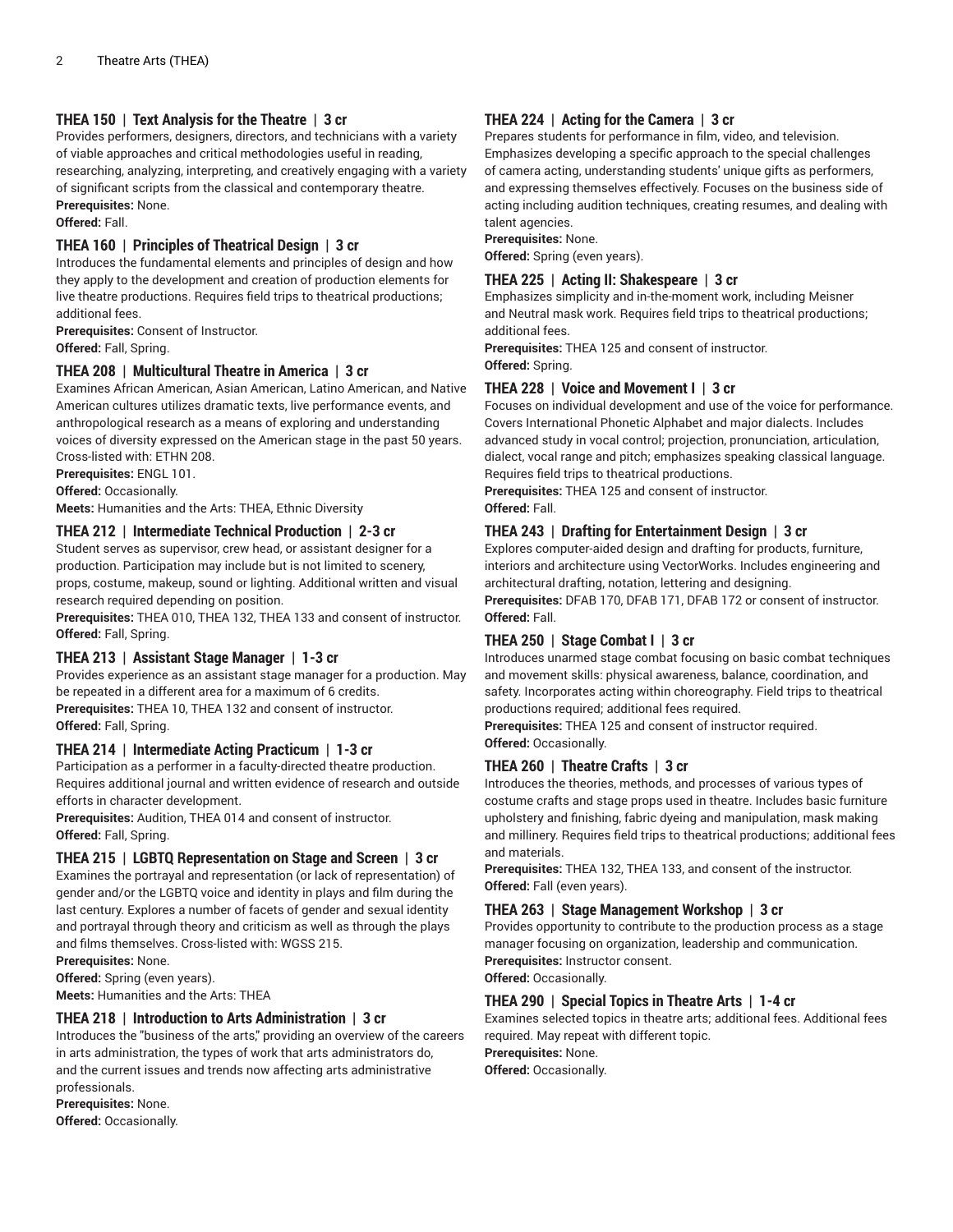# **THEA 294 | Professional Theatre Internship | 1-6 cr**

This individualized program of study for freshmen and sophomores includes apprenticeships and internships at professional theatres, under the direct supervision of campus faculty and professional theatre staff. Consent of instructor and department chair. May repeat for a maximum of 6 credits.

**Prerequisites:** None.

**Offered:** Fall, Spring, Summer.

# **THEA 299 | Independent Study | 1-5 cr**

Regularly available under the supervision of Theatre Arts faculty members, this course allows individual students at the freshmen and sophomore level to explore a variety of theatrical subjects and/or projects that are not regularly offered via Theatre Arts courses.

**Prerequisites:** Consent of Instructor and department chair required. **Offered:** Fall, Spring, Summer.

# **THEA 310 | Directing I | 3 cr**

Examines the director's role in theatre production. Delves into the theoretical and practical principles and techniques of directing and play analysis. Requires field trips to theatrical productions; additional fees. **Prerequisites:** THEA 124 or 125; sophomore standing or higher, and consent of instructor.

**Offered:** Spring.

# **THEA 312 | Production Design/Technology I | 1-5 cr**

Provides experience as designer or lead technician for a studio production. Includes but are not limited to design, scenery, props, costume, makeup, sound or lighting. Requires additional written and visual research depending on position. May be repeated for a maximum of 10 credits with only 6 in one area applied toward the major. **Prerequisites:** THEA 212 and consent of instructor. **Offered:** Fall, Spring.

# **THEA 313 | Stage Manager | 3-5 cr**

Provides experience as stage manager for a production. May be repeated in a different area for a maximum of 10 credits.

**Prerequisites:** THEA 213 and consent of instructor required. **Offered:** Fall, Spring.

#### **THEA 314 | Advanced Acting Practicum | 1-3 cr**

Participation as a performer or a dramaturge. Requires additional journal and written evidence of research and outside efforts in character development. May repeat for a maximum of 6 credits.

**Prerequisites:** Audition, THEA 214 and consent of instructor required. **Offered:** Fall, Spring.

#### **THEA 315 | Styles of Acting | 3 cr**

An intensive investigation of a selected style of acting such as comedy, improvisation, physical acting, musical theatre performance, Shakespeare, etc. May repeat with different topic. Field trips to theatrical productions required; additional fees required.

**Prerequisites:** THEA 225 and consent of instructor. **Offered:** Occasionally.

#### **THEA 317 | Dramaturgy | 1-3 cr**

Student serves as dramaturg for a production. Additional written and visual research required. May repeat for max 6 credits. **Prerequisites:** Consent of instructor required. **Offered:** Fall, Spring.

## **THEA 320 | Shakespeare | 3 cr**

Investigates the formal conventions of Shakespeare's work, stagecraft, the location of these works within their historical contexts, and the critical and reception histories of each play. Cross-listed with: ENGL 320. **Prerequisites:** ENGL 167, 266; or consent of instructor; or THEA 150. **Offered:** Fall, Spring.

#### **THEA 322 | Make-up II | 3 cr**

Covers intermediate principles and techniques of theatrical makeup, including airbrush and special effects. Requires field trips to theatrical productions; lab and additional fees.

**Prerequisites:** THEA 121 and consent of instructor. **Offered:** Occasionally.

#### **THEA 323 | Assistant Director | 3 cr**

Provides experience as assistant director. This position is an opportunity to study an individual's directorial process and learn more about the production process as a whole. Responsibilities vary from production to production and Director to Director. May be repeated for credit with a different production for a maximum of 6 credits.

**Prerequisites:** THEA 10, THEA 132, THEA 150. **Offered:** Fall, Spring.

#### **THEA 325 | Acting III: Scene Study | 3 cr**

Delves into intensive study and performance of scenes from modern and contemporary theatre. Emphasizes advanced character development, milieu study, and scene structure. Requires field trips to theatrical productions.

**Prerequisites:** THEA 225 and consent of instructor. **Offered:** Fall.

# **THEA 328 | Voice and Movement II | 3 cr**

Centers on the development of physical awareness and articulation as well as building an understanding for a psychophysical approach to acting. Explores various exercises, techniques, and theories of movement training designed to improve an actor's awareness of impulse and expressiveness of ideas. Requires field trips to additional theatrical productions.

**Prerequisites:** THEA 228 and consent of instructor. **Offered:** Occasionally.

#### **THEA 342 | Advanced Theatre in the City Field Trip | 1 cr**

Provides opportunity for on-site observation of theory and practice. Consists of play attendance, guest lectures, and backstage tours. May be repeated with different content. Additional fees required. May repeat with different content. Additional fees required.

**Prerequisites:** Consent of instructor.

**Offered:** Occasionally.

#### **THEA 345 | Playwriting I | 3 cr**

Introduces writers to the process of creating monologues, scenes, plays and/or scripts for the live stage and screen in a workshop. Field trips to theatrical productions; additional fees required.

**Prerequisites:** ENGL 101 and consent of instructor. **Offered:** Occasionally.

#### **THEA 350 | Stage Combat II | 3 cr**

Develops high speed, moment-to-moment acting, building heightened concentration, physical agility and stamina. Introduces specific weapons training. Requires field trips to theatrical productions; additional fees. **Prerequisites:** THEA 250, consent of instructor. **Offered:** Occasionally.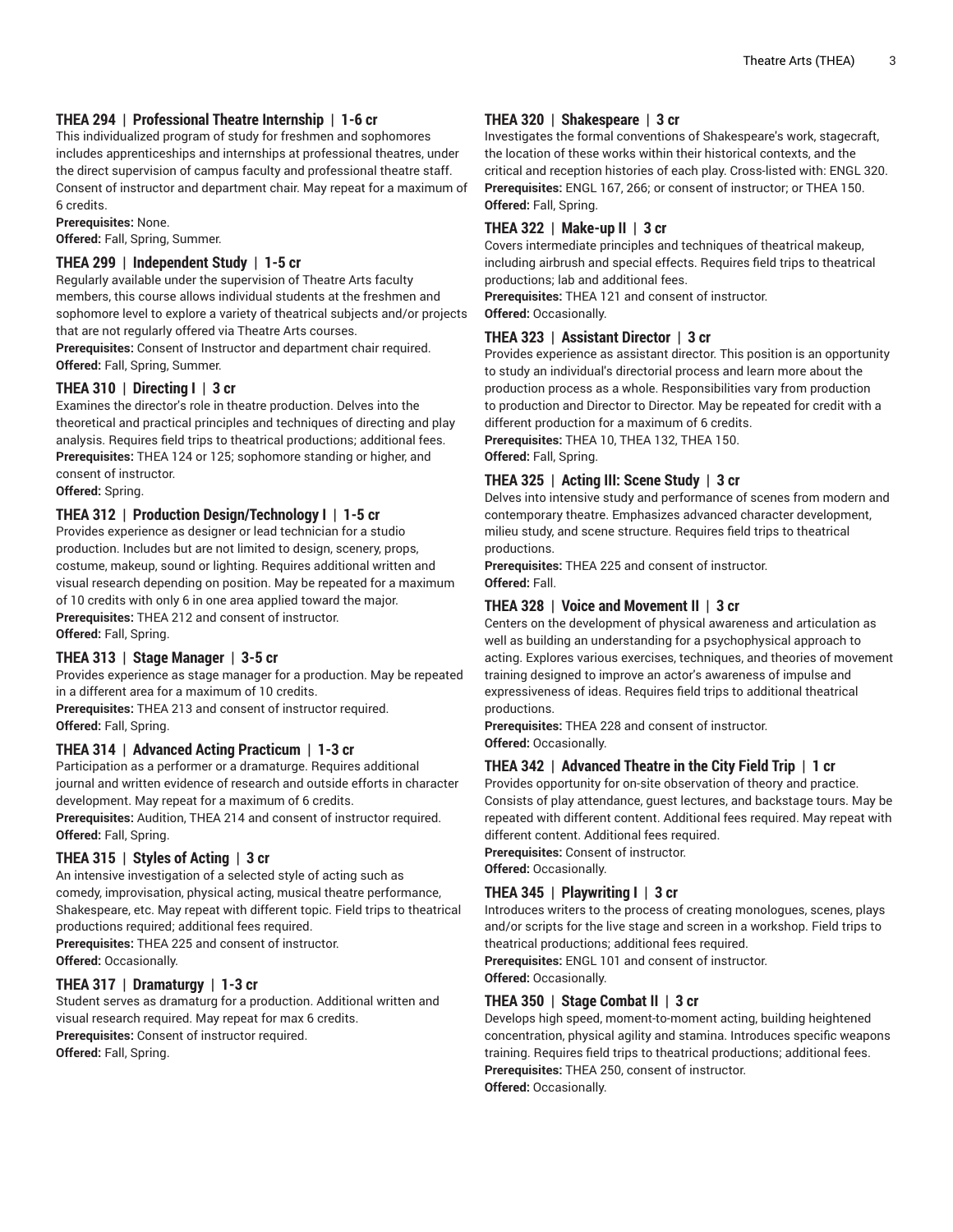# **THEA 355 | Theatre History and Literature to 1660 | 3 cr**

Examines key milestones in theatre history and literature from the origins of theatre to 1660. Includes primary and secondary historical sources that reveal the context for theatrical productions in a variety of cultures and periods.

**Prerequisites:** ENGL 101, THEA 150 or consent of instructor. **Offered:** Spring (even years).

# **THEA 356 | Theatre History and Literature from 1660-1915 | 3 cr**

Provides a comprehensive overview of key milestones in theatre history and literature from 1660 to 1915, including a study of primary and secondary historical sources that reveal the context for theatrical productions in a variety of cultures and periods.

**Prerequisites:** ENGL 101, THEA 150, or consent of instructor. **Offered:** Fall (even years).

#### **THEA 357 | Theatre History and Literature from 1915 to Today | 3 cr**

Provides a comprehensive overview of key milestones in theatre history and literature from 1915 to today, including primary and secondary historical sources that reveal the context for theatrical productions in a variety of cultures and periods.

**Prerequisites:** ENGL 101, THEA 150 or consent of instructor. **Offered:** Spring (odd years).

#### **THEA 362 | Problems in Lighting Design | 3 cr**

Intermediate instruction in lighting design. Practical application of lighting theory is stressed. Includes hand and CAD drafting and special applications of lighting for theoretical and practical exercises and work on current productions. Field trips to theatrical productions required, additional fees required.

**Prerequisites:** THEA 262 and consent of instructor. **Offered:** Spring (odd years).

# **THEA 363 | Lighting and Projection Design I | 3 cr**

Explores the fundamentals of the artistry, methods, and function of lighting and sound design for stage production. Focuses on terminology, safe practices, current technology, design processes and production practices. Requires field trips to theatrical productions; additional fees. **Prerequisites:** THEA 132, 160; or consent of instructor. **Offered:** Spring (odd years).

#### **THEA 373 | Scenic Design I | 3 cr**

Explores Scenic Design for the theatre from concept to graphic representation, including research, analysis, sketching, CAD drafting, rendering, and model making. Field trips to theatrical productions; additional fees required.

**Prerequisites:** THEA 132 and consent of instructor. **Offered:** Fall (odd years).

#### **THEA 380 | Scene Painting I | 3 cr**

Enhances knowledge and skills in scenic artistry including the role of the scenic artist. Covers types of paint and applicators, color theory and mixing, drop creation and many scenic painting and faux finishing techniques. Requires additional fees.

**Prerequisites:** THEA 132 and consent of instructor.

**Offered:** Spring (even years).

# **THEA 383 | Costume Design I | 3 cr**

Examines the costume design process including theory, historical research and rendering styles. Field trips to theatrical productions required; lab and additional fees required.

**Prerequisites:** THEA 133 and consent of instructor. **Offered:** Fall (even years).

# **THEA 385 | Portfolio Development | 3 cr**

Focuses on the professional development of visual performance material, resumes, websites, and portfolios. Helps the student develop and produce a professional presentation of their body of artistic work through digital and physical portfolios.

**Prerequisites:** THEA 295 and consent of instructor. **Offered:** Occasionally.

# **THEA 386 | Audition Techniques | 3 cr**

Focuses on the techniques actors must use when auditioning for casting directors in the professional theatre. Includes cold readings, monologue work, resume formatting, and interview techniques.

**Prerequisites:** THEA 124 or THEA 125; THEA 295; or consent of instructor. **Offered:** Spring (odd years).

#### **THEA 390 | Special Topics in Theatre Arts | 1-4 cr**

Selected topics in theatre will be examined. Field trips to theatrical productions required; additional fees required. May repeat with different topic.

**Prerequisites:** Consent of instructor. **Offered:** Occasionally.

#### **THEA 410 | Directing II | 3 cr**

Builds upon the basic principles of stage direction explored in THEA 310 and provides students with the opportunity to select, research, interpret, stage, and present a wide range of scenes from a variety of theatrical genres and styles. Requires field trips to theatrical productions. **Prerequisites:** THEA 310 and consent of instructor. **Offered:** Fall.

# **THEA 412 | Production Design/Technology II | 1-5 cr**

Provides experience as designer or lead technician for a main-stage production. Includes but are not limited to design, scenery, props, costume, makeup, sound or lighting. Requires additional written and visual research required depending on position. May be repeated for a maximum of 10 credits with only 6 in one area applied toward the major. May repeat for a maximum of 10 credits; only 6 in one area apply toward the major.

**Prerequisites:** THEA 312 and consent of instructor. **Offered:** Fall, Spring.

#### **THEA 414 | Musical Theatre Performance | 1 cr**

Provides opportunity to rehearse and produce a full-scale musical theatre production.

**Prerequisites:** None. **Offered:** Yearly.

# **THEA 423 | Studio Director | 3 cr**

Provides experience as director for a studio production. May be repeated for credit with a different production for a maximum of 6 credits. **Prerequisites:** THEA 310, THEA 311 and consent of instructor. **Offered:** Fall, Spring.

# **THEA 425 | Acting IV: Styles of Action | 3 cr**

Focus on elements on style through scene work, involving complex characterization, and research. Emphasizes physicality and adding the layers of complex action (conditioning factors, physicalization, internal obstacles, etc.). Requires field trips to theatrical productions. **Prerequisites:** THEA 125, THEA 225, 325 and consent of instructor. **Offered:** Spring.